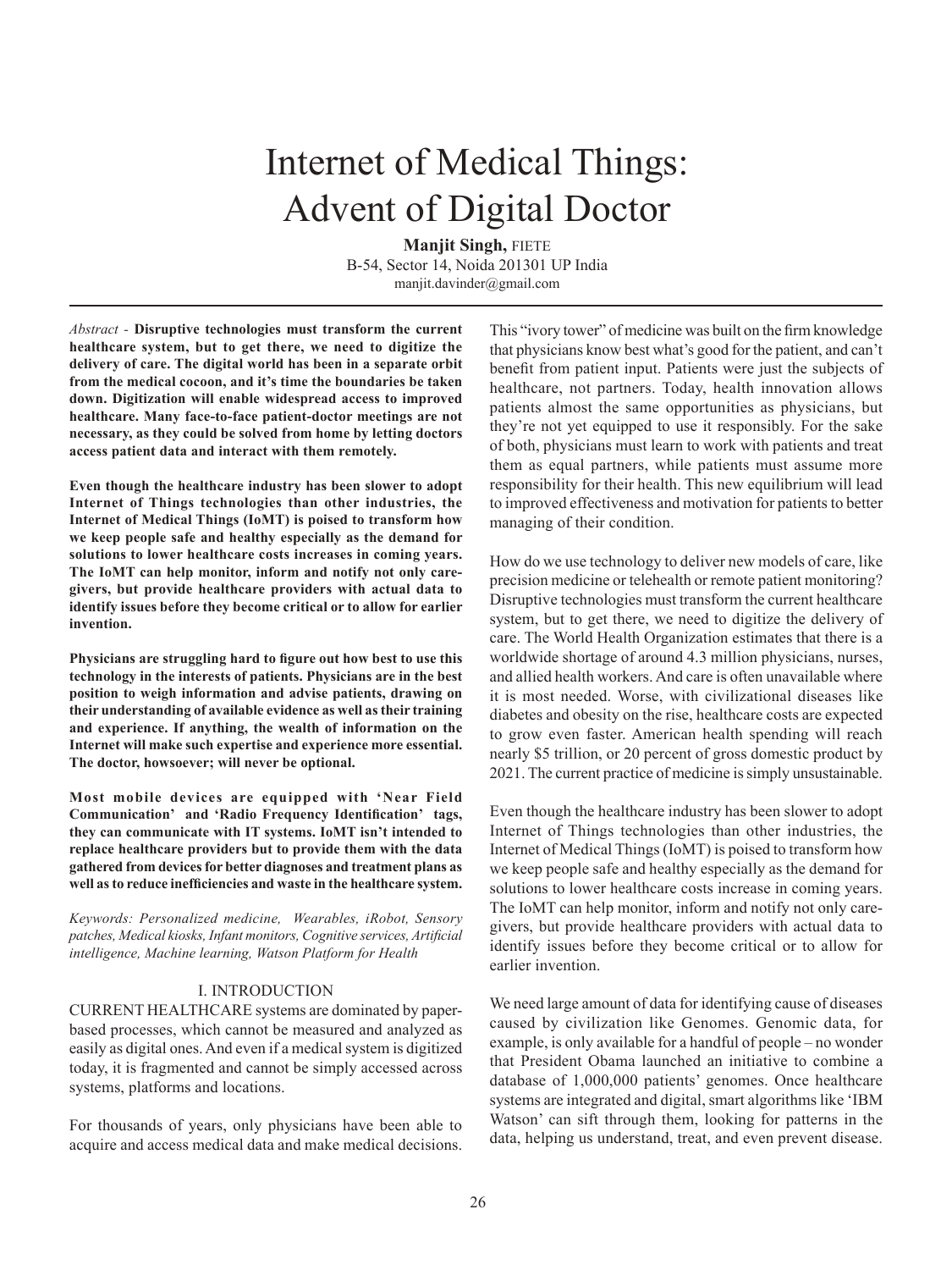### II. DIGITAL TECHNOLOGY AND HEALTHCARE

The impact of digital technology in healthcare can be transformative:

- integration and interoperability of data for both care and research can provide insights to the whole patient pathway
- understanding the complexities of disease through open access quality data and evidence
- awareness of health and well-being through knowledge empowerment of the patient as a citizen – involving patient in own healthcare management.
- Digital community settings provide choices for people's support or care.
- Efficient/cost effective contact and patient experience through telemedicine and telecare services.

*Digitization will enable widespread access to improved healthcare.* Many face-to-face patient-doctor meetings are not necessary, as issues could be solved from home by letting doctors access patient data and interact with them remotely. The American Medical Association showed that roughly 1 billion doctor visits occur each year in the United States, and of those, 70 percent are unnecessary and could be avoided by consulting with a physician by phone, email or text. What's more, a local GP or clinic cannot treat many complex or rare diseases which require expertise only available hundreds of miles away. The combination of telemedicine services and data from health trackers will make this a possibility in the next few years. The rise of remote diagnosis and medicine would not mean the end of the "human touch" in medicine, as many fear. On the contrary, with digital data, it's easier to share, consult and crowd-source, opening the way for truly personalized care where it is most needed.



Figure 1. About 74% of patients and 57% of physicians in the U.S. would use telehealth services.

# III. PATIENTS IN THE CENTRE OF HEALTH CARE-PERSONALISED MEDICINE

Medicine has been built on a long history of innovation, from the stethoscope and roentgenogram (X-ray) to magnetic resonance imaging and robotics. Doctors have embraced each new technology to advance patient care. But nothing has changed clinical practice more fundamentally than one recent innovation: The Internet. Its profound effects derive from the fact that while previous technologies have been fully under doctors' control, the Internet is equally in the hands of patients. Such access is redefining the roles of physician and patient.

Information traditionally flowed from doctor to patient; the physician explained the genesis and course of a disease and the options available for treating it. Often, pamphlets were provided to reinforce the doctor's explanation and advice. The patient might then receive additional input from family and friends, usually in the form of anecdotes about people who faced similar clinical situations.

The Internet has upended that scenario. The Web offers virtually unlimited amounts of information. Everyone can now visit many of the sites that inform and educate doctors. Popular search engines such as Google and Yahoo provide portals to primary data published in scholarly journals as well as critical analyses of these studies, slide presentations from grand rounds, videos of surgical procedures, and guidelines from professional societies. The voices that patients hear have multiplied wildly as chat rooms and blogs filled with testimonials have proliferated. Patients frequently encounter conflicting advice and opinions.

Patients whose diseases have no ready cure are drawn to chat rooms and Web sites that may make unsubstantiated claims assertions that macrobiotic diets cure aggressive lymphoma, that AIDS can be treated with hyperbaric oxygen, that milk thistle remedies chronic hepatitis, and myriad other fallacious claims. Falsehoods are easily and rapidly propagated on the Internet: once you land on a site that asserts a false rumor as truth, hyperlinks direct you to further sites that reinforce the falsehood. Material is perceived as factual merely because it is on a computer screen.



Figure 2. Personalized medicine is here to stay.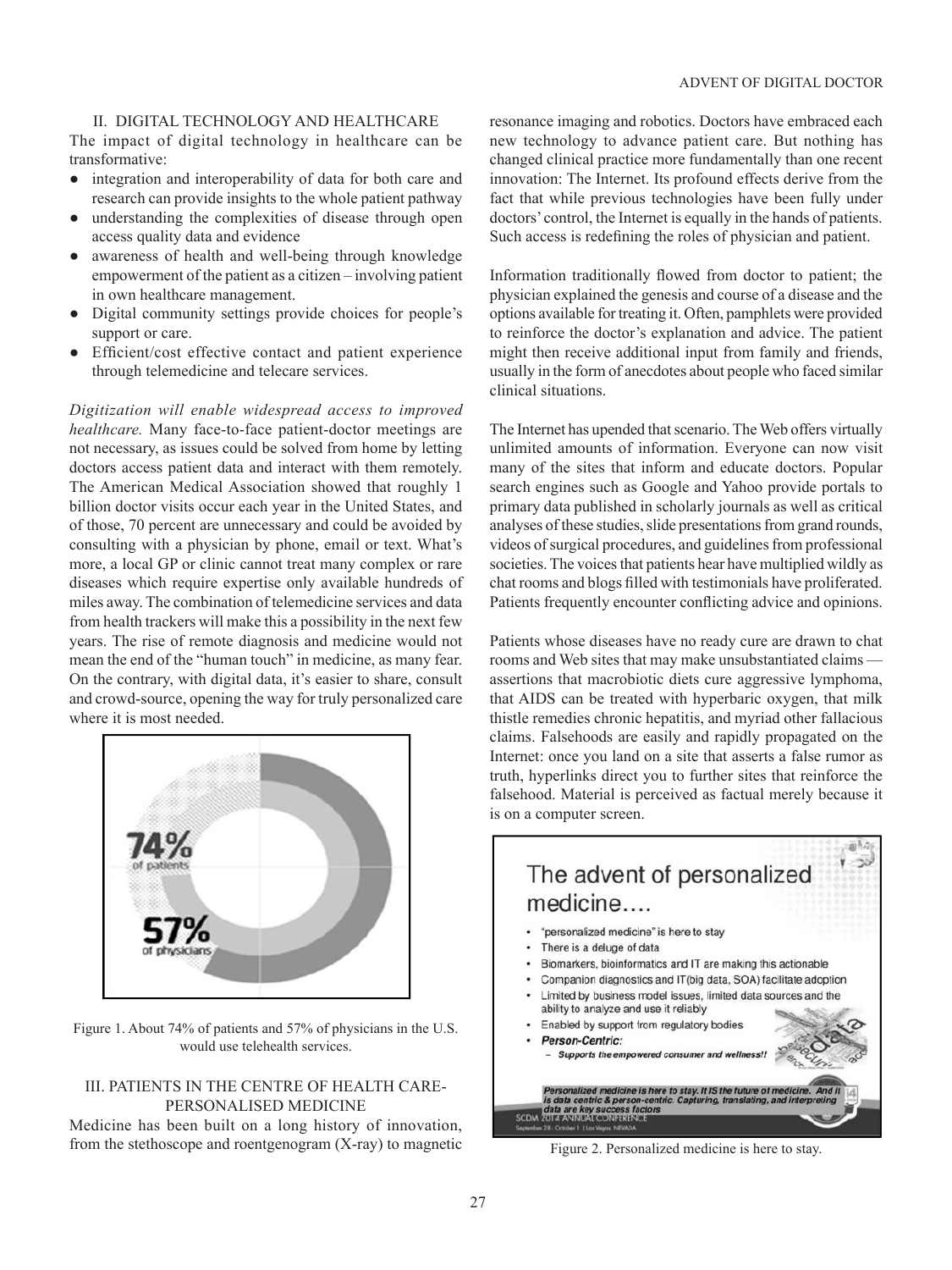We sometimes find ourselves in the uncomfortable position of trying to dissuade desperate and vulnerable patients from believing false testimonials. Doctors may be perceived as closed-minded, dismissive, or ignorant of "novel therapies" when they challenge such Internet rumors.

Patients also consult the Internet in search of self-diagnosis. Sometimes, doing so leads them to seek medical attention rapidly and to suggest what turns out to be a correct diagnosis. But the Web is perilous for anyone prone to hypochondria.

Hospitals may inadvertently contribute to such Web-inspired worry. Many medical centers have secure Web portals that allow patients to view their laboratory, radiology, and pathology results remotely. This technology is efficient, averts the need for multiple phone calls and the mailing of information, and is welcomed by many patients. The benefits, though, must be weighed against the potential negative effects of receiving clinical data without context. Patients and families may be confused by results and worried that minor abnormalities might portend serious consequences.

Doctors now routinely consult the Web in search of diagnoses. In 2006, two Australian specialists tested the diagnostic accuracy of Google searches by entering symptoms and signs from 26 published case records. The search revealed the correct diagnosis in 15 cases. Internet searching was more effective for conditions with unique symptoms and signs; complex diseases with nonspecific symptoms or common maladies with rare presentations were less likely to be diagnosed this way. The specialists partially attributed their high success rate to their expert knowledge, which enabled them to choose the correct diagnosis when presented with a list of possibilities.

 Internet also provides physicians with immediate access to current information, including primary source data. Journal articles can be obtained within seconds, and experts' evidencebased analyses are readily available on the sites of professional societies and in compendiums. Sometimes, patients ask about novel therapies which are not heard of, but doctors search on internet and get details. Primary care physicians now have easy access to many guidelines whose reach was previously limited to specialists; such access may ultimately blur the line between generalists and specialists and could reduce the volume of referrals to some types of specialists.

Many patients feel free to e-mail not only their own doctors but also specialists around the world. Many doctors also take the initiative and inform their patients of test results by e-mail an efficient practice that will probably be favored under health care reform. Nevertheless, sending e-mail is quite different from speaking with a patient face-to-face. It's impossible to judge the effect on patients of information transmitted through

cyberspace: the doctor can't observe grimaces, tears, or looks of uncertainty.

The physicians are struggling hard to figure out how best to use this technology in the interests of patients. Physicians are in the best position to weigh information and advise patients, drawing on their understanding of available evidence as well as their training and experience. If anything, the wealth of information on the Internet will make such expertise and experience more essential. The doctor, howsoever; will never be optional.

Current digital health technology like health trackers provides raw data that needs the expertise of trained physicians to be actionable. Instead of raw data, innovators should be focusing on helping patients make decisions about lifestyle. Even more important is that though vast amounts of information is available online, much of it is biased or faulty. Patients searching online can as easily stumble upon pseudo-scientific rambling information in place of relevant information. Without proper training, it's often hard to distinguish between the two. Finally, most healthcare processes were designed decades ago, "suffering" patients instead of focusing on them. Involving patients in designing the delivery of care was not even considered until Dr. Tom Ferguson published his e-patient white paper in the early 2000s.

*Shift Focus from Treatment to Prevention:* We have never before understood medical conditions and their underlying causes like we do now. Complex phenomena like the biology of cancer or the causes of diabetes have been documented for the first time in the past few decades by analyzing the ever growing amount of medical data. But the general population has a hard time sifting through the tons of health advice to find reliable advice on living a healthy life. Many are still unaware of well-understood, unhealthy habits like a mostly sedentary lifestyle, the lack of exercise, or excessive alcohol consumption. Changing behaviour has proven difficult. We just need to look at how enduring smoking is in much of the world, even after it has been proven to be a strong cancer-causing habit.



Figure 3. We know smoking causes numerous types of cancer, but still many people smoke worldwide.

*Gamifications in health care:* Gamification can drive healthy habits – like how the Wellapets app changed asthma monitoring for kids by making it a game instead of a chore.

Gamification can be defined as a process for enhancing a service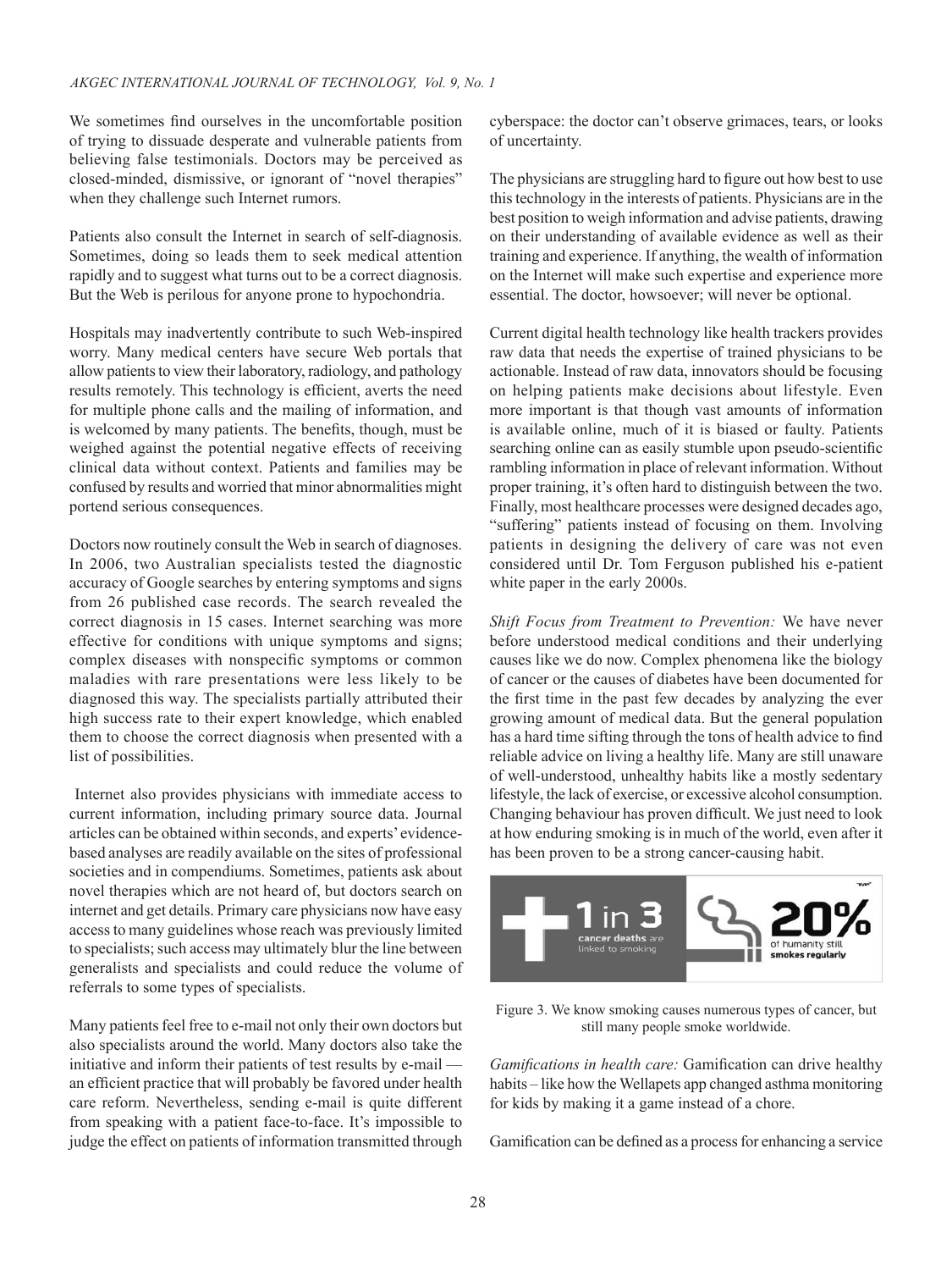with opportunities for gameful experiences in order to support the user's overall value creation. Gamification is increasingly being applied to many industries, including digital health, create fun and engaging experiences, converting users into players.



Figure 4. Digital Health: portable diagnostic devices.

In the context of digital health, gamification is typically employed in health and wellness apps, related to selfmanagement, disease prevention, medication adherence, medical education-related simulations and some 'telehealth programs'.

In most self-management, medication adherence, weight loss and other health and wellness apps, gamification typically works in the following three ways:

- By using progress bars to measure success therefore, the perceived value of the service is increased by invoking progress-related psychological biases (*e.g.* Weight loss apps, medication adherence programs, health education, etc.).
- By allowing users to share progress and results with their friends or other users of the service – therefore, a competitive spirit is created to elicit more or better use of the service. (*e.g.* Fitness apps, weight loss apps, etc.) The best example is sharing data on Fitbit App which allows to share the data with friends.
- By giving badges, medals, stars or other virtual gifts during each stage of progress – therefore, a sense of achievement is created to increase motivation levels. (Ex: Weight loss apps, fitness apps, chronic disease management apps, etc.). Blue shield California, a not-for-profit health insurer, attempts to make wellness fun via social media. Participants earn points, badges, status, and see their progress. Blue Shield claims that 80 per cent of its employees have participated and had a 50 per cent drop in smoking prevalence.

In more advanced medical applications, various gamified exercises for older people, individuals with movement impairments, and people suffering from back pain have been created using real-time biofeedback from motion-capture sensors and gesture-control technology. Additionally, using a story-telling approach and 2D & 3D comics, explanations are provided about health literature related to diagnoses, medical procedures and patient behavior.

Gamification is an application that's also used in some telehealth programs to educate patients, health workers and the general populace in remote and rural areas.



Figure 5. Gamification is quite popular with patients.

# IV. THE INTERNET OF MEDICAL THINGS

The Internet of Medical Things refers to the connected system of medical devices and applications that collect data and provide to healthcare IT systems through online computer networks.

IoMT can provide a better way to care for our elderly and has a tremendous potential to help deal with the rising costs of care. IoMT devices can help track vitals and heart performance, monitor glucose and other body systems, and activity and sleeping levels. Seniors often forget to take their prescribed medication on time, and IoMT devices can help remind them to take it and document what time they took medication.

Additionally, portable diagnostic devices can make routine blood and urine tests easier on our aging population—a group of individuals where mobility is more challenging and who need to complete these tests more frequently than for younger patients. Portable diagnostic devices can analyze and report the findings of these tests without requiring a visit to the doctor's office. There is a lot of opportunity for IoMT to help remote caregivers ensure the safety of their loved ones with wearable devices that learn the regular routines of the person who wears the device and can issue a warning if something seems amiss as well as alert if seniors have breached their boundaries which is often of concern for memory-care patients.

IoMT isn't intended to replace healthcare providers but to provide them with the data gathered from devices for better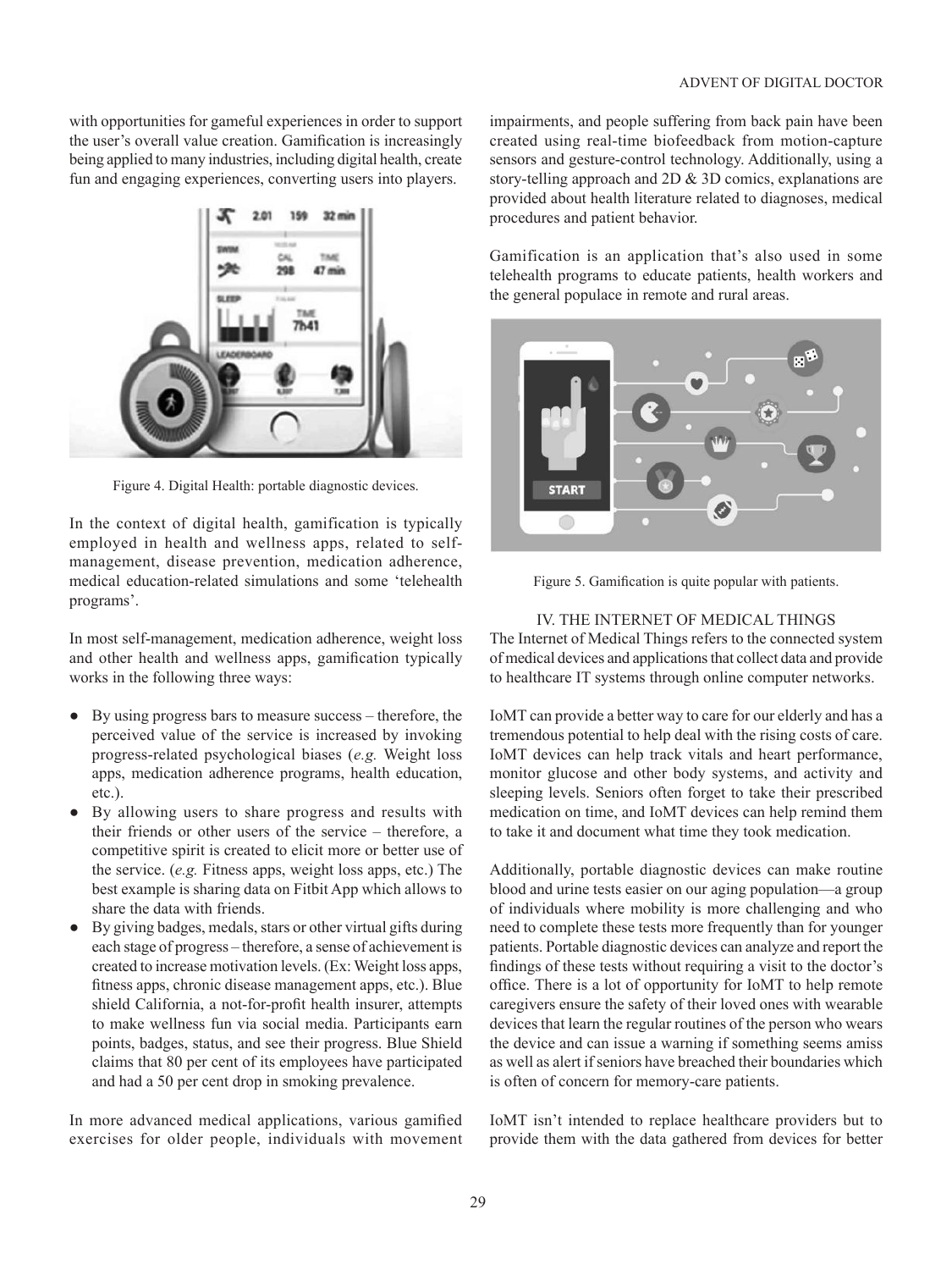diagnoses and treatment plans as well as to reduce inefficiencies and waste in the healthcare system. IoT can help, assist, and augment the existing systems or create new ways to make sure the patient gets the best care, and the job of nurses, doctors, and staff becomes easier, efficient, economic and safer.

IoMT requisites are as follows:

- Design smart algorithms to support decision-making, prescribe personalized treatment and ensure compliance with therapy.
- Develop integrated systems that can store and analyze it, growing our understanding of disease and measuring physician performance.
- Ensure that access to care is available from home, not just the clinic.
- Make access to someone's own health data a basic human right.
- Make devices and sensors that record health data widely available.
- Protect health data and privacy of patients to avoid misuse of information.
- We must digitize healthcare and ensure everyone has access to quality, affordable care, while avoiding the threat of ubiquitous access to private health data.

Rising deployment of smart sensor technology in various systems enhances the capability of IoT healthcare market devices to collect more data associated with patients' health. The gathered data is used to enhance the patient monitoring process and analyze it to discover new treatments for various other diseases. These technological solutions therefore help bridge the gap between the physical and the digital world.

The Internet of Medical Things (IoMT) is the collection of medical devices and applications that connect to healthcare IT systems through online computer networks. Medical devices equipped with Wi-Fi allow the machine-to-machine communication that is the basis of IoMT. IoMT devices link to cloud platforms on which captured data can be stored and analyzed.

Even though the healthcare industry has been slower to adopt Internet of Things technologies than other industries, the Internet of Medical Things (IoMT) is poised to transform how we keep people safe and healthy especially as the demand for solutions to lower healthcare costs increase in the coming years. The IoMT can help monitor, inform and notify not only care-givers, but provide healthcare providers with actual data to identify issues before they become critical or to allow for earlier invention.

*Dramatic Growth in IoMT Devices Predicted:* A report by Allied Market Research predicts that the IoT healthcare market will reach \$136.8billion worldwide by 2021. Today, there are 3.7 million medical devices in use that are connected to and monitor various parts of the body to inform healthcare decisions.

There are several realities that enabled this dramatic growth including the accessibility of wearable devices and the decreasing costs of sensor technology. Now that most consumer mobile devices are equipped with Near Field Communication (NFC) and Radio Frequency Identification (RFID) tags, they can communicate with IT systems. In addition, the rates of chronic diseases are on the rise and the demand for better treatment options and lower healthcare costs makes it more appealing to dabble with new innovations that could provide better healthcare outcomes and efficiencies. High-speed internet expansion and access, as well as favorable government regulatory policies, have also contributed to the growth of IoMT adoption.

*Medical devices/ Wearables:* All Pharma companies as well as startups are considering the advent of new opportunities in the health sector innovations. A few examples are given below to give an idea to the reader:

- Smart Health Monitoring sensor devices as well as wearables are connected to get the on-line health status as well as heart rate and blood pressure and enable to provide remote health care services. Heart monitors, that transmit data in real time to cardiologists, are now enabling them to determine the onset of heart problems with the information they receive. Patches that monitor heart conditions, using the data flowing from devices to ensure that its treatments work as intended and better understand usage patterns and the probable onset of heart disease.
- Patient personal medication system shows the picture of all the medicines which the patient is asked to take and also the detailed information and usage details. Ingestible sensors keep track of the regularity of consumption of the medicines and display trends based on usage on the connected mobile device. Ingestible sensors, when reacted upon by stomach fluids, transmits data to the connected device in real time, allowing for analysis of consumption trends, and effectiveness.
- iRobot, a healthcare robot which is located at the patients home, monitors movements of the patient within his home and is connected with sensors to give information to the servers. The information can be shared with doctors with permission of the patient. The robot may interact with the resident, reinforce compliance with medication. Sensors developed for patients with chronic illnesses, that allows them the luxury of staying at home while their doctors and nurses get constant updates on different aspects of their well-being. Sensory patches targeted at chronic illness patients and the elderly transmit data of their well being and the condition of the vital signs to their respective doctors.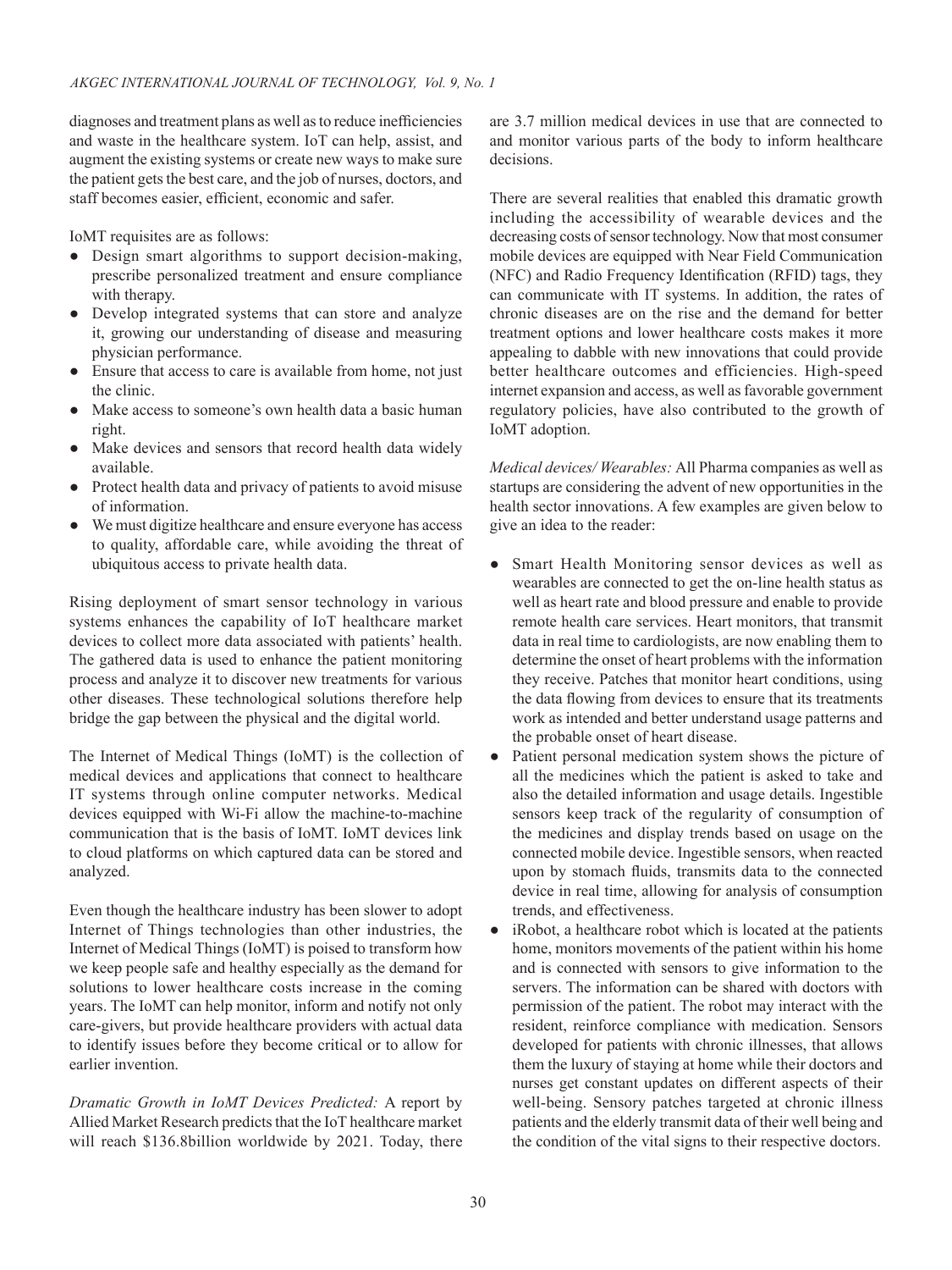- Medical Kiosks and Health spot: Several kiosks are provided in residential colonies that are equipped with diagnostics. The attendant is trained to provide basic medical needs and also the doctor can remotely see the data and advise accordingly.
- Infant Monitors: Monitor your most valuable possession with connected sensors dispatching information to your smart device in real time. Infant monitors send parents information in real time of the baby's breathing, skin temperature, heart rate, perspiration and other vital signs

Artificial intelligence (AI) and machine learning are two vital tools for insights. Without an AI engine, the data from a wearable would lack any value to the vendor as well as the user. That's the reason why, wearable app developers are increasingly adding AI Engine inside wearable health apps and wearable health solutions. Moreover, AI assisted data mining is also essential to the success of an intelligent healthcare platform that ties many smartphones, website, IoT devices and wearables together to gather data and return intriguing health insights of an individual.

Many International companies are working on IoT devices for health services. A few examples are given in the box below:

IoT Devices already on the market Hexoskin's sensorpacked T- shirt, Throatscope Smart sock from Owlet Baby Care, Preventice's smart bandage, Fraunhofer's glucose, lactate and cholesterol sensors, pulse oximeter to detect biomarkers, Breast lumps self-exams (mammogram) sensor from Eclipse Breast Health Technologies, iSonea personal asthma wheeze monitor, Shake stabilized spoon for Parkinson disease patients from Lift Labs, Breast-cancer killing chip from Northwestern University, Ultrasound scanner from Mobisante.

*Source:* JanuszBryzek, Trillion Sensor Summit, Stanford University, October 23-25, 2013

*Aging World Population will Continue to Burden the Healthcare System:* The IoMT might be the silver bullet for our communities to address a burdened healthcare system that will only be under more stress as our population continues to age. By 2025, 1.2 billion of the 8 billion people on earth will be elderly; equivalent to the population of India. Elderly people tend to have more healthcare issues, therefore increasing costs. So, as life expectancy rises, it is expected that healthcare costs will follow suit.

IoMT can provide a better way to care for our elderly and has a tremendous potential to help deal with the rising costs of care. IoMT devices can help track vitals and heart performance, monitor glucose and other body systems, and activity and sleeping levels. Seniors often forget to take their prescribed

medication on time: IoMT devices can help remind them to take it and document what time they took medication.

Additionally, portable diagnostic devices can make routine blood and urine tests easier on our aging population—a group of individuals where mobility is more challenging and who need to complete these tests more frequently than for younger patients. Portable diagnostic devices can analyze and report the findings of these tests without requiring a visit to the doctor's office. There is a lot of opportunity for IoMT things to help remote caregivers ensure the safety of their loved ones with wearable devices that learn the regular routines of the person who wears the device and can issue a warning if something seems amiss as well as alert if seniors have breached their boundaries which is often of concern for memory-care patients.

*Adhering to Doctor's Orders:* While you might think that IoMT would help diagnose patients, currently the biggest use—and impact—of IoMT is to ensure adherence to doctor's orders. IoMT isn't intended to replace healthcare providers but to provide them with the data gathered from devices for better diagnoses and treatment plans as well as to reduce inefficiencies and waste in the healthcare system. Healthcare facilities also currently use the Internet of Things to help with workflow optimization, inventory management and medical device integration.

A connected medical device provides objective reporting of actual activity, whereas without its reporting providers must rely on subjective patient reports to detail how they feel. Similarly, IoMT devices help to monitor patient behaviour and activity away from the office, so the provider will have actual data to refer to regarding compliance to patient therapy recommendations and what transpires after a patient leaves a medical facility.

There are some connected devices that allow internal surveillance in a way that's never been available before and smart technologies added to medical devices such as pacemakers. This helps a medical team monitor the progression of a disease and learn things that could impact future care guidelines and patients.

From creating customized pharmaceuticals to determining care guidelines based on the unique biological systems of a particular patient, IoMT opens the door to more personalized healthcare for each individual.

As the number of connected devices increases IT systems will need to determine how to handle the data load securely. In order for the IoMT things to truly be transformative, healthcare organizations will need to figure out how to turn all the data it collects into insights that can inform action. While the momentum of this transformation is increasing, it will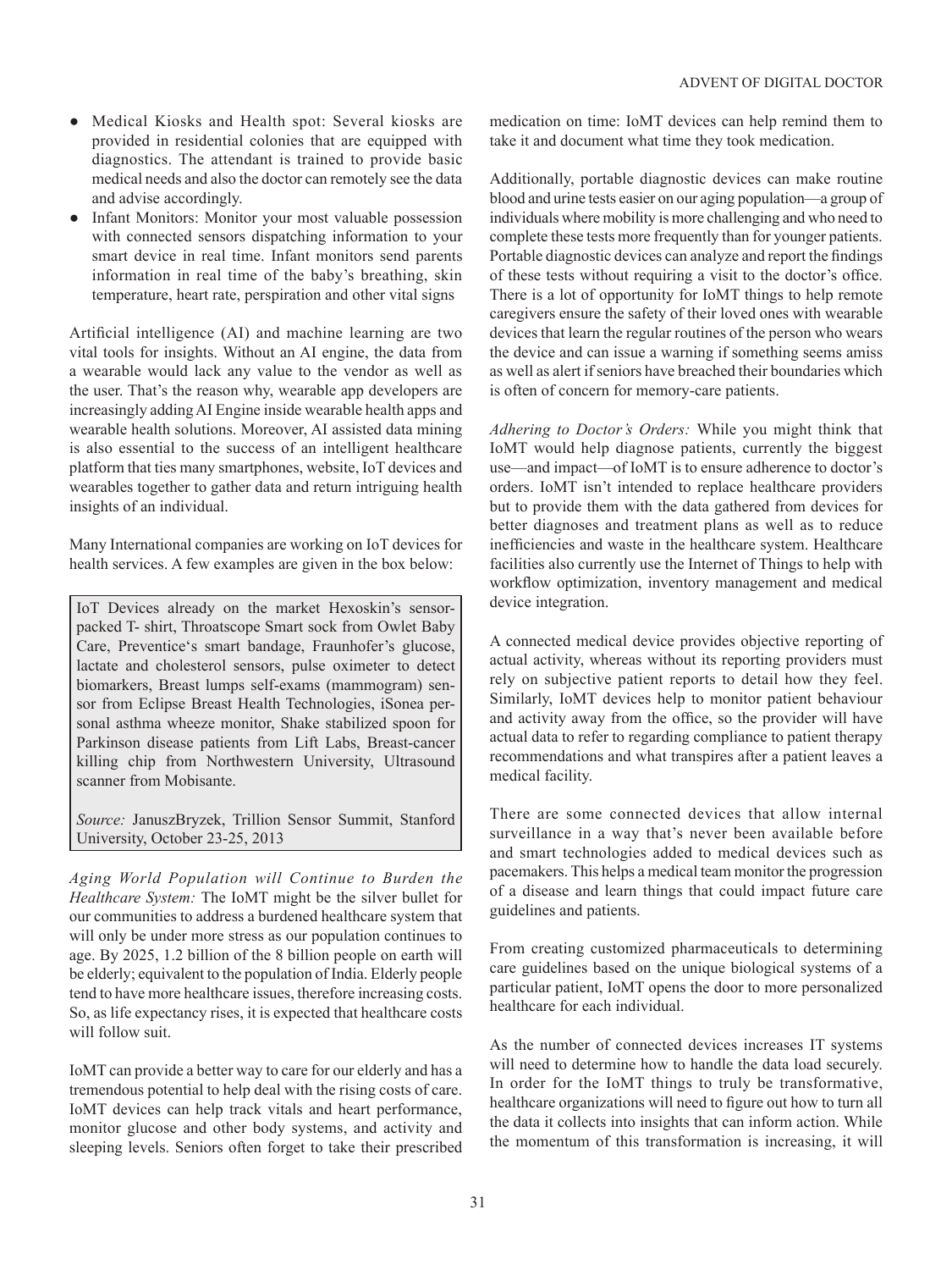require hospital administrators, manufacturers and vendors to work together to drive healthcare's cultural metamorphosis. This is happening so rapidly that the amount of data which exists is doubling every two years, and this growth (and the opportunities it provides) is what we call Big Data.



Figure 6. Personalized medicine is here to stay.

# V. CHALLENGES

- Presently there are no interworking standards in place. Data from one place to another is going on proprietary standards which is not a healthy situation. There are some international bodies like IHE, HL7, CDISC etc. that can help in standardization process. Further integration of clinical and personal databases, from Primary care to acute and secondary care have to be taken care of.
- The interpretation of digitally available data need to be understood by each and everyone in the medical domain.
- There is a need for Universal online professional access to record solutions, empowering the concept of shared care.
- Feedback from citizens will help in shaping the future planning of the digital healthcare landscape
- All younger generations professional working in the medical field should be given opportunity to work with other communities of professionals, academics, researchers and enthusiasts.

A challenge is data integration, gathering across dissimilar data sets. The connection between various schemas must be unstated before the data in all those tables can be joined. Moreover, AI mobile app developers are increasingly using both SQL and NoSQL, structured or unstructured relational database, formats for data storage in accordance to the AI-friendly wearable application development protocols.

Artificial intelligence, deep learning and cognitive computing are the real challenges and lot of work needs to be done by Software and API companies. 'IBM Watson' is doing a lot of work in medical field (cancer research) and other industrial applications.

The platform should contain data points from various medicosources such as manuals, journals, and public health data to emulate a doctor's knowledge. Upon adding patient-specific data, effects of time and location to the platform's enormous data set, the machine learning system can generate a clinical model of a patient. Compatible medical wearables and IoT devices can interface with the platform's API and can be made to exert interesting insights about the data received from the devices.

*The challenge of Inter-operability:* Interoperability requires clear National Technology Standards as well as National Data Standards for the structure and content of health records.

Effective health information sharing is needed for effective treatment of patients on a national basis. The information from the servers or information banks (silos) will have to be given to multiple, different people and services across health, social care and wider market that can share openly.

## VI. FUTURE OF MEDICARE

2018 will be an exciting year for technological innovations that will leverage big data, the Internet of Things (IoT), machine learning AI, speech and natural language interfaces, and block chains tools to transform and improve the world we live in.

Huge advances are being made in predictive analytics using genomic data by players including Helix, 23andMe, Myriad Genetics, BK Biobank and the Broad Institute. This is making it possible to predict chances of diseases such as cancer, or even IQ, by analyzing genetic data. This promises to be the next quantum leap in public health protection, but also raises huge ethical concerns, including the risk of genetic discrimination.

"Genetic fortune telling will make it possible to predict the chances that you'll be smart or below average in intelligence. It will also make it possible to predict behavior traits. But how will we use that information? Will it change how we educate children and judge their potential?"

*Wearable devices:* Lot of Innovation is expected in the field of Wearable devices. Companies like Google Healthcare are working on newer technologies for wearable devices. Wearables for preventive health: Google wants to inject nanobots in your arteries. Don't be scared already. If they could find a way to take them out, Google X could be the next breakthrough in medtech. Once injected via capsules, nanoparticles proactively detect and diagnose diseases, cancers, impending heart attacks or strokes based on changes to the person's biochemistry, at the molecular and cellular level.

The patient then can use a wearable like a wristwatch clamped on his wrist to receive reading from nanoparticles (nanoparticles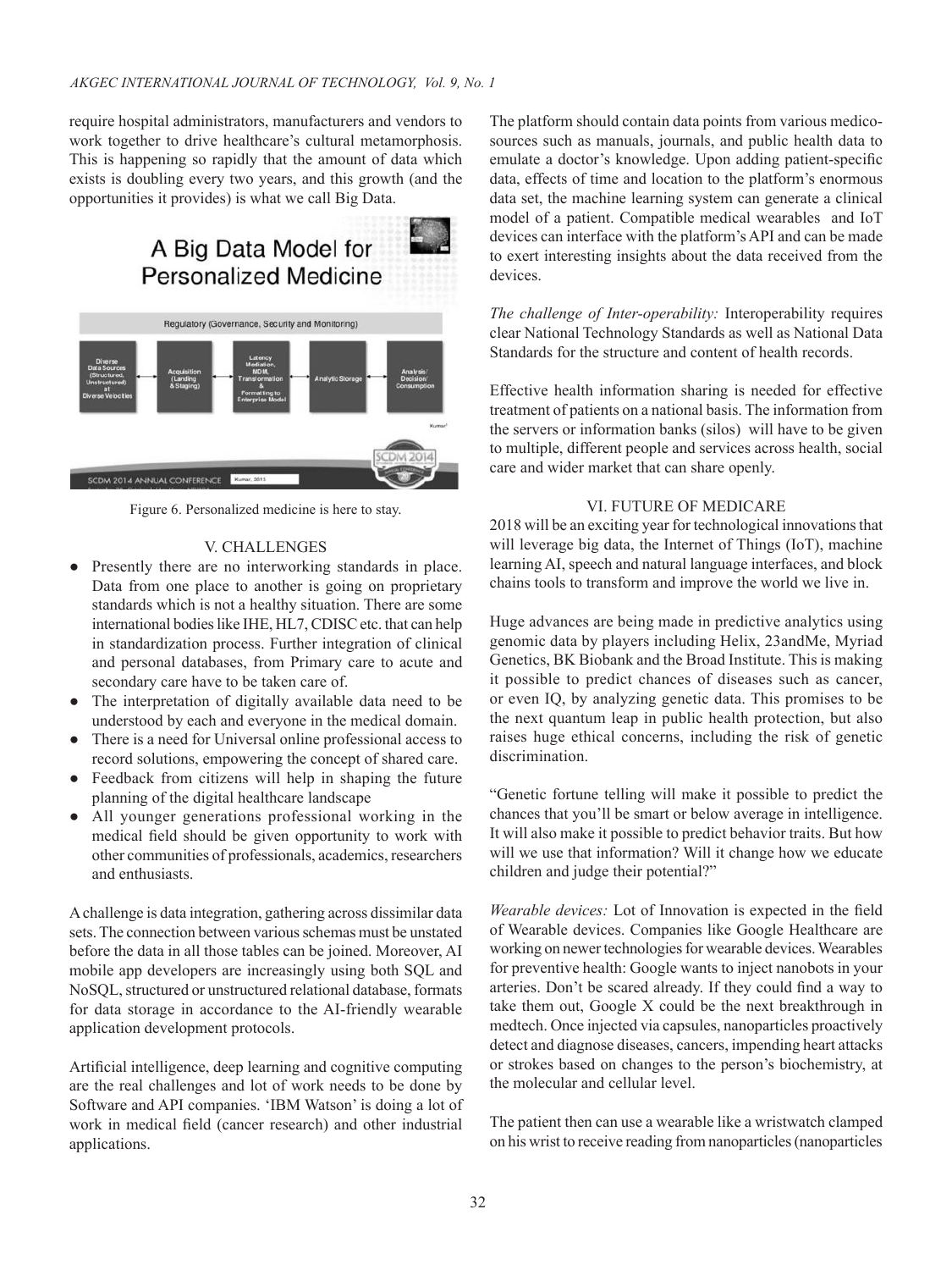are actually IoT devices). The wearable then feeds the data to the AI engine of the platform and utilizes its machine learning capabilities to detect abnormalities if any in the wearer's body. If detected, the wearable reports a potential condition like blocked arteries that could lead to heart stroke or cancerous tumor at a very early stage.

On detection of an abnormality, the patient can report them to their consulting physician or an AI doctor. An AI doctor is generally a standalone neural network with deep learning algorithm that can detect ailments faster than an actual doctor can. Deep learning algorithm ensures the platform makes minimal mistakes and maximum detection through a selflearning module (Chatbot Development). While it shares the same data as the platform, the machine learning algorithms are stronger in nature, delivering detailed reports.

The AI based doctor may prescribe you medication. Under the surface, the neural network that powers the AI doctors upon detection connects to the platform to gather required medical data and prescribe medications to the patient. The prescription is then sent to the patient's wearable which he can refer to or even order the medication over using the integrated contact-less payment system with the NFC chip embedded in the wearable. A wearable health app can even remind you when it is time to take a medicine.

It's been predicted that by 2020 half of online searches will be carried out by voice – and 30% of them will be made using devices which have no screen at all.

*Watson Health Care Systems:* Watson Health has a unique approach to the application of data driven technology in the market. It is the combination of our data, our cloud, and our AI services that build cognitive offerings for our partners and clients.

The healthcare and life sciences industries have a unique need for cognitive services. Cognitive models designed specifically for health can help speed time to insight from health data. Understanding unstructured medical data requires specific terminology, taxonomies, and targeted uses, all of which must be delivered in compliance with regulatory requirements. Watson Software systems are designed with cognitive computing in mind.

'Watson for Oncology' is a decision support tool that is trained by top oncologists at Memorial Sloan Kettering. Watson for Oncology ranks the treatment options, linking to peer reviewed studies that have been curated by MSK. It also provides a large corpus of medical literature for a physician to consider, drawing on more than 300 medical journals, more than 200 textbooks, and nearly 15 million pages of text to provide insights about different treatment options.

Watson for Oncology now allows client institutions to add localized treatments and dosing to their system, and to identify treatments that are unavailable in their geography.

Data alone does not provide optimal insight. Watson spends a tremendous amount of time cleaning, curating, and normalizing data. Watson collates, designs, and infuses risk & severity adjustment methodologies to create actionable and useful information. This makes the data ready to be analyzed and paired with AI services to prioritize and solve healthcare challenges. It has analytical power to help clients create rich population health and value-based care programs. With proprietary models to approach challenges like cost of care and disease staging, it can find answers to complex questions like drivers of risk, predictors of healthcare expenditures, and risk adjusted mortality.

The Watson Platform for Health is specifically built for health, and it enables the users to focus on what's important: health data analysis and discovery. It is built on the power of the IBM Cloud. In the Health cloud, data is protected by privacy regulations in every country where Watson has offices.The IBM Cloud combined with the Watson Data Platform helps to maintain ownership and helps to protect data. Watson Technologies work on Cognitive computing and AI Services.

Watson Platform for Health does so through:

- Open data frameworks and standards for interoperability
- Security and identity management protocols that integrate with systems the customer may be using on-premise today (LDAP directories, SAML-based authentication)
- Support for common consumer identity provider protocols such as Open Authentication (OAuth) or Open ID identity providers
- Application Program Interfaces (APIs) and specific services that are required for health-specific applications — such as patient and provider registry and medical ontology
- Program interfaces and gateways to help data move in a secure manner to and from the cloud data stores
- Integrated open source data analytics tools, such as Jupyter Notebook, R, Python.